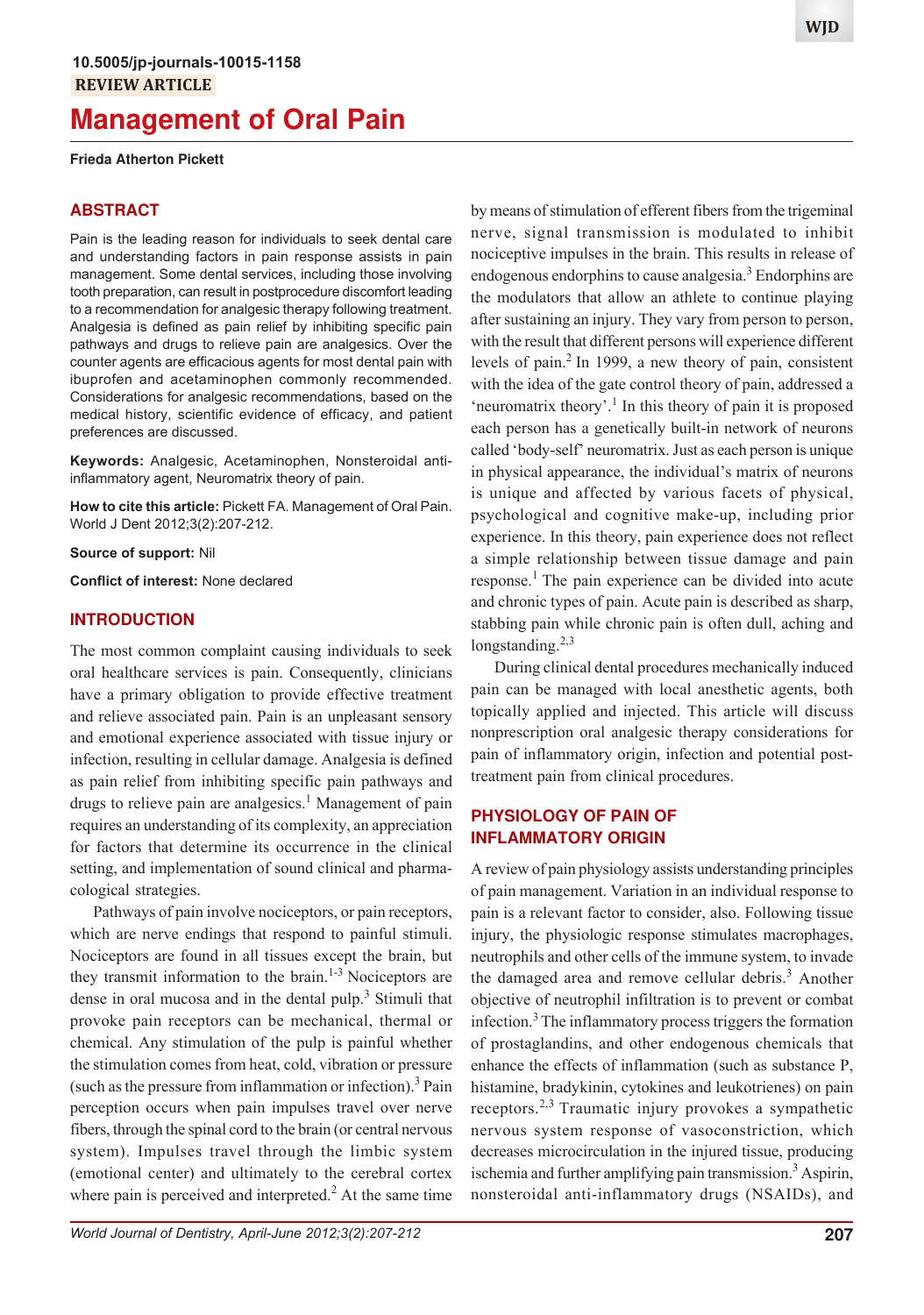cyclooxygenase inhibitors (e.g. COX-2 inhibitors) block cyclooxygenase, the enzyme responsible for prostaglandin synthesis, thus reducing pain. $3$ 

While patients are surprisingly uniform in their perception of pain, they differ greatly in their reaction to it. Stimulation of the central nervous system (CNS), along with cultural, emotional and motivational differences, will alter or modulate the intensity of a patient's response to irritating stimuli. Because of this factor, a level of pain that may not require any drug treatment in one individual may necessitate extreme therapy in another.

#### **Patient Response to Painful Stimuli**

The patient experiencing pain has a choice: Attend to the painful sensations to the exclusion of other incoming signals or attend to signals that can block pain perception from conscious awareness. Manipulation of attention for pain control has been used with varying degrees of success. For example, most hypnotic procedures involve the clear control and redirection of attention away from pain. In a clinical setting, using music during dental procedures can divert the patient's concentration to the music, and having the patient raise one leg while placing a posterior dental film can divert attention to avert the gagging reflex.

Individuals in pain tend to behave in ways appropriate to their cultural heritage.<sup>3</sup> This perspective accepts that pain can be altered and shaped by the social consequences of its expression or display. Complaints of anguish, postural displays, groaning, wincing and grimacing are behaviors equated with pain. Clinicians have likely noted individuals who exhibit an expression of pain (wince, jump, squeeze eyes shut) when an instrument is applied to the occlusal surface of a healthy tooth. This is a sign of fear and anxiety and must be dealt with before continuing with therapy. Examination of the health history might reveal a positive response on the question 'have you had an unpleasant experience with dental treatment'?

Ultimately, the choice of a therapeutic intervention for pain (e.g. analgesics, relaxation, hypnosis) is determined largely by the nature of the patient's problem, the resources available, the complexity of the procedure to eliminate the underlying cause, and the cost to the patient. Most patients can attain satisfactory relief of posttreatment dental pain through an approach that incorporates primary dental care (debridement to remove infection along with local factors, such as granulation tissue, calculus, biofilm, etc.), in conjunction with local anesthesia and the administration of analgesics following treatment.<sup>4</sup>

## **Analgesic Products for Dental Pain**

Three types of analgesics are available for the management of odontogenic pain: Cyclooxygenase (COX) inhibitors,

opioid analgesics and adjuvant drugs (Table 1).<sup>4</sup> An adjuvant drug may either enhance the efficacy of an analgesic or it may have an analgesic activity of its own. For example, caffeine in doses of 65 to 200 mg enhances the analgesic effect of acetylsalicylic acid (ASA or aspirin), acetaminophen (APAP), and ibuprofen in dental and other acute pain syndromes.<sup>5</sup> Hydroxyzine, an antihistamine, in doses of 25 to 50 mg enhances the analgesic effect of opioids in postoperative pain and significantly reduces the incidence of opioid-induced nausea and vomiting.<sup>5</sup> Corticosteroids, through their anti-inflammatory effects, can produce analgesia in some patients with pain of inflammatory origin. These adjuvant drugs are prescribed by the dentist.

## *Cyclooxygenase (COX) Inhibitors*

The COX-inhibiting agents-COX-1 (ASA and other nonsteroidal anti-inflammatory agents, such as ibuprofen), COX-2 [celecoxib (Celebrex)], and COX-1 variant [APAP (Tylenol)]-are considered the drugs of choice for dental pain.<sup>4</sup>

Prostaglandins are endogenous fatty acid substances known to induce pain perception, influence inflammation, stimulate elevated body temperature, and affect the tone and permeability of blood vessels. Bengt Samuelsson won the Nobel Prize for Physiology in 1982 for work on providing an exact picture of how the body generates prostaglandins.<sup>6</sup> Samuelsson and collaborators explained the biochemical reactions that are now used to develop painkillers and anti-inflammatory drugs with a good safety profile (fewer adverse effects).<sup>6</sup> The group identified the prostaglandins tree with its branches, showing that prostaglandins are routinely synthesized when arachidonic acid, a naturally occurring chemical in the cell membrane, is acted on by COX-1 enzymes. Some prostaglandin substances produced by the enzymes are beneficial to the body, such as protective COX-1 enzymes in the mucosa of the gastrointestinal (GI) tract. These interrupt the production of other substances that can cause adverse drug effects (GI pain, GI bleeding).

When injury occurs, a chemical signal instructs macrophages and other inflammatory cells to increase activity of the COX-2 enzyme, which also acts on arachidonic acid. COX-1 is found in most tissues, including platelets, and it is thought to protect the gastric mucosa (although it inhibits clotting, thereby increasing bleeding). COX-2 is found primarily in the brain and kidneys and can be induced in other tissues (especially in association with inflammation), but it is not found in abundance in platelets (so no tendency to increase bleeding). $<sup>4</sup>$  COX-1 variant is</sup> found primarily in the CNS and causes analgesia primarily through that mechanism. $3,4,7$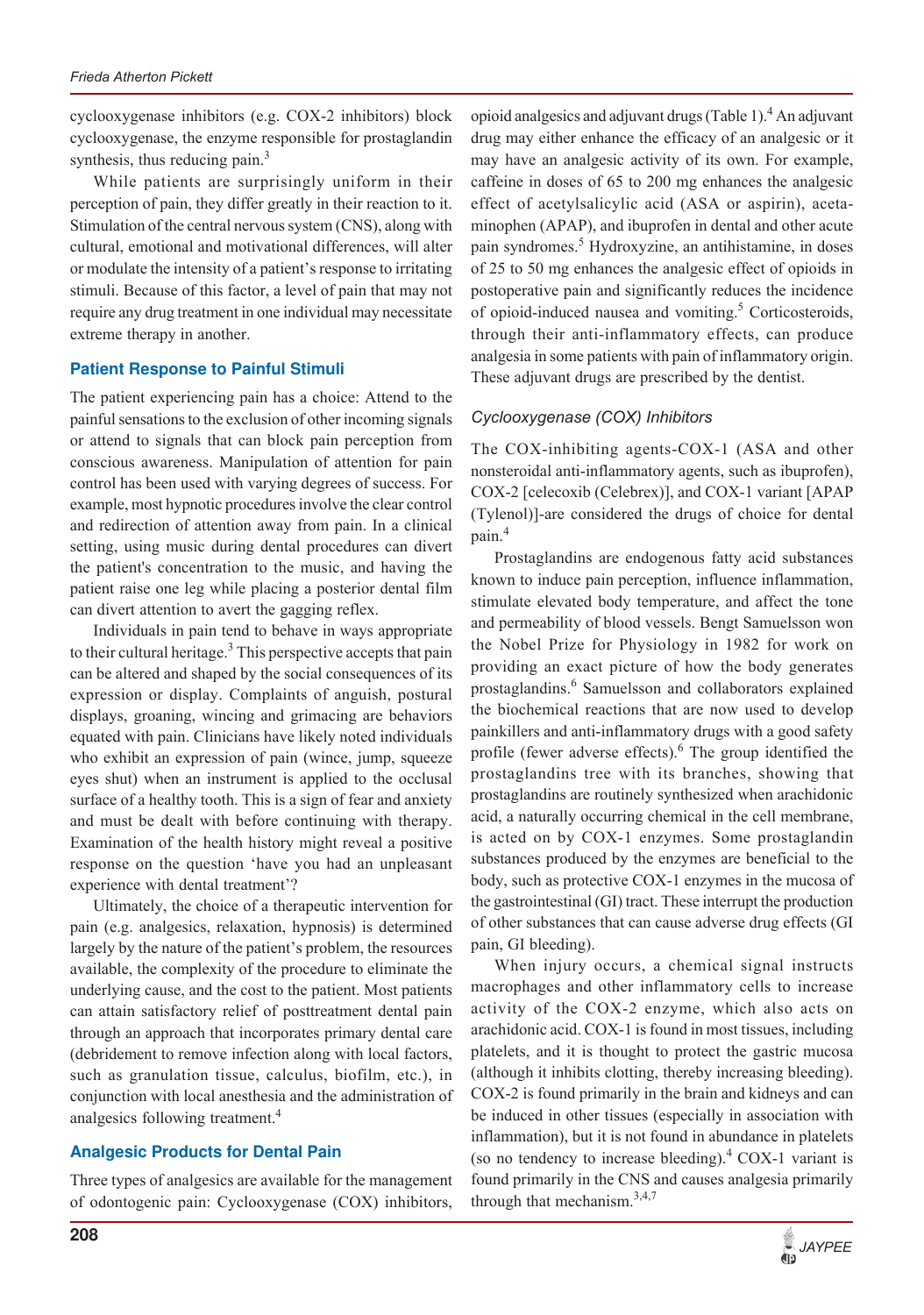At least three COX-inhibiting isomers are known to block prostaglandin synthesis: COX-1, COX-2 and COX-1 variant.7 To varying degrees, ASA and nonselective NSAIDs block all COX isomers. In therapeutic doses, celecoxib selectively inhibits only the COX-2 isoenzyme. APAP is a relatively weak inhibitor of peripheral prostaglandin biosynthesis, but it is highly effective in inhibiting COX-1 variant in the CNS.<sup>7</sup> COX inhibitors alter sensitivity (i.e. increase the pain threshold) to irritating stimuli, but all have a ceiling dose for the maximum analgesic effect. Most of these drugs can be found at the drug store, sold over-the-counter (OTC). When these agents do not provide adequate pain relief, opioid agents (hydrocodone, codeine derivatives) can be prescribed by the dentist.

## *Absorption*

Cyclooxygenase (COX) inhibitors are rapidly absorbed from the stomach and the upper small intestine.<sup>7</sup> Effective plasma concentrations are reached in 30 to 60 minutes and peak concentrations at about 2 to 3 hours. The rate of absorption is determined by the product formulation and pKa of the drug (the pH at which the drug is 50% ionized), the pH in the stomach, vascularity of the absorptive surface (upper small intestine), and gastric emptying time.<sup>7</sup> Because absorption occurs primarily by passive diffusion of lipidsoluble molecules across the gastrointestinal mucosal membranes, the rate of absorption is decreased in an alkaline environment, such as the pH change that occurs when antacid products are taken. The presence of food can delay absorption.

# *Distribution*

After absorption, COX inhibitors are distributed throughout most body tissues and fluids, and cross the placenta. They are metabolized in many tissues but particularly in liver endoplasmic reticulum and mitochondria. The metabolism of therapeutic doses normally follows first-order kinetics. First-order kinetics is a common biologic event where compounds rely on metabolic processes that are first-order in character and operate well below enzyme saturation concentration. However, after larger doses, the enzymes that metabolize these drugs can become saturated, leading to increased half-lives. Additional dosing in this situation can result in overdosage with serious adverse effects.

# *Excretion*

As with most drugs, metabolites are excreted primarily by the kidneys. In the presence of kidney disease, COXinhibitor molecules may not be excreted normally. In this situation additional dosing can lead to overdosage with serious adverse effects.

## **Primary Line of Treatment**

Aspirin (ASA) is the standard for the comparison and evaluation of orally effective analgesics.<sup>5</sup> APAP is as effective as ASA with similar potency and time-effect curve.<sup>5</sup> ASA, at a dose of 650 mg, and APAP, at a dose of 650 mg, are equianalgesic to 200 mg of ibuprofen.<sup>5</sup> Ibuprofen 200 mg, is equianalgesic to 220 mg of naproxen sodium (Aleve).<sup>5</sup> Consequently, OTC formulations of ASA, APAP, ibuprofen, or naproxen sodium are the drugs of choice for the management of mild odontogenic pain.<sup>7</sup>

## *Aspirin*

Despite its proven efficacy, ASA has gained a poor reputation with many clinicians and patients. This reputation, however, seems to be based more on an exaggerated notion of the drug's potential adverse effects than on its pharmacological properties. The traditional adult single dose of ASA is 650 mg every 4 hours.<sup>5</sup> Single doses larger than 1300 mg are above the ceiling dose, do not increase pain relief and may prove toxic. For children, the appropriate dosage is 81 to 165 mg, supplied as a chewable tablet, elixir, or drops; given in 4 to 6 doses, not to exceed 1200 mg/day.<sup>4</sup> For adults, the daily dose should not exceed  $4000 \text{ mg.}^{3,4}$ 

# *Acetaminophen*

At ceiling doses, APAP is equal in analgesia with ASA for the relief of mild-to-moderate odontogenic pain.<sup>3</sup> It is only a weak anti-inflammatory agent, but appears to be more effective against COX effects in the CNS. This fact may account for its ability to reduce fever and relieve pain, with minimal effect on peripheral inflammation.<sup>3</sup> The frequency of adverse reactions to therapeutic doses is somewhat less than that associated with ASA. The main danger is primarily with APAP overdose. The maximum dose of APAP is 4 gm per day.<sup>8</sup> Overdose of APAP is currently a problem in the United States.

# *Toxicity of Acetaminophen*

The Food and Drug Administration (FDA) issued a final ruling on April 24, 2009 to require manufacturers of OTC pain relievers, antirheumatic agents, and fever reducers to revise their labeling of these analgesic products.<sup>9</sup> The required labeling would include warnings about potential safety risks when taking the drugs, such as liver damage with excessive doses of APAP and internal bleeding with normal doses of NSAIDs. The FDA stated in the proposed rule that when labeled appropriately and used as directed, OTC analgesic agents are safe and effective drug products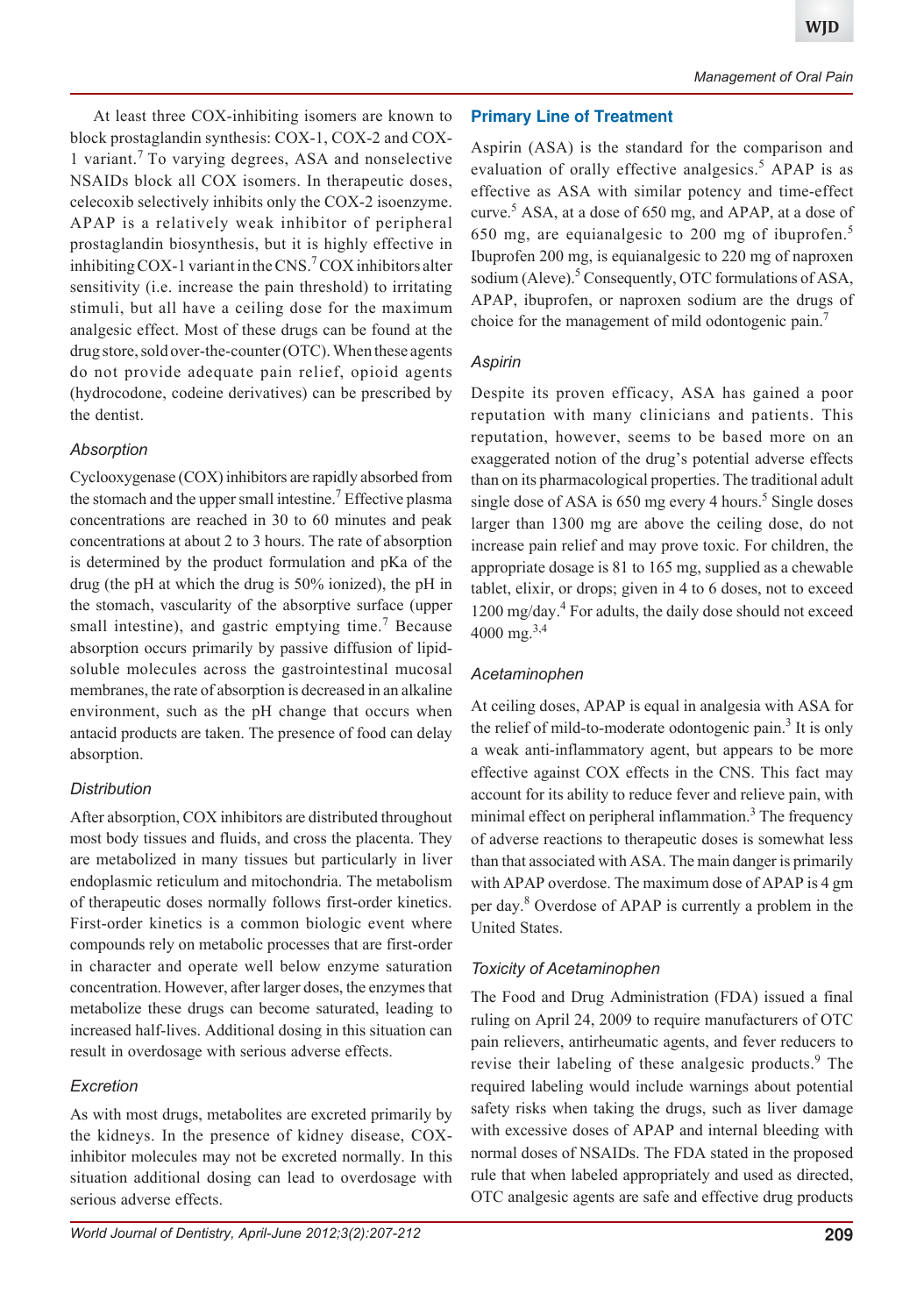that benefit tens of millions of consumers every year and that these products should continue to be available to consumers in the OTC setting.<sup>9</sup>

Two reasons for APAP overdoses have been proposed.<sup>9</sup> One theory is based on the fact that APAP tablets originally were dispensed in a 325 mg tablets. Then during the 1980s, the manufacturer produced a 1000 mg tablet. Unwary consumers may have purchased the 'new' product, unaware of the increased dosage per tablet, and swallowed two 1000 mg tablets in the same manner of formerly taking two 325 mg tablets. With this increased dosage, overdosage could develop within a few days. Another theory involves opioid combinations with APAP as the additional drug in the combination. A patient may take the prescription analgesic and, if pain is still present, supplement that product with what the patient considers a 'safe drug' of APAP, thereby getting APAP from both products.<sup>9</sup> The adverse effect occurs when a toxic, highly reactive metabolite of APAP accumulates in the liver and causes serious, irreversible and occasionally fatal liver damage.<sup>8</sup>

#### *Dosage*

The traditional adult single dose of APAP is 650 mg every 4 hours.<sup>8</sup> However, a ceiling dose of 1000 mg is usually more effective than  $650$  mg.<sup>4</sup> For children, the single dose is 80 to 120 mg, depending on the patient's age and weight. The daily dose should not exceed 4000 mg for adults and 1200 mg for children.<sup>4</sup>

## *Ibuprofen, Naproxen, Celecoxib*

COX-1 inhibitors alone, in combination with APAP, or in combination with codeine or hydrocodone are the drugs of choice for the management of moderate-to-severe odontogenic pain.<sup>4</sup> In the management of acute moderateto-severe odontogenic pain, full doses of COX-1 inhibitors (e.g. 400 mg ibuprofen, 440 mg naproxen sodium) are as effective as, or more effective than, full doses of ASA or APAP.<sup>5,7</sup> Some also have been shown to be as effective as, or more effective than, oral opioids, such as codeine, hydrocodone, propoxyphene, and pentazocine, in combination with ASA or APAP.<sup>5</sup> Because of this lack of efficacy (and placement of the drug as a controlled substance) propoxyphene has been removed from the US market.

Ibuprofen, 400 mg, has been shown to be more effective than ceiling doses of ASA or APAP, more effective than 60 mg of codeine, and more effective than 650 mg of ASA combined with 60 mg of codeine or 600 mg of APAP combined with 60 mg of codeine. $4.5$  Ibuprofen in doses between 400 and 800 mg has a longer duration of action

and may have a dose-dependent increase in its analgesic and anti-inflammatory efficacy. It also has been shown that 650 mg of APAP in combination with more than 200 mg of ibuprofen is more effective than either 650 mg of APAP or 200 mg of ibuprofen alone.<sup>5</sup> The current gold standard for the treatment of surgically induced dental pain is ibuprofen.<sup>7</sup> The maximum adult daily dose of ibuprofen is  $2400$  mg.<sup>8</sup>

Naproxen sodium, 220 mg, is equi-analgesic to 650 mg of ASA, but has longer duration of action; and 550 mg of naproxen sodium is superior to 650 mg of ASA.<sup>4</sup> Naproxen sodium, 220 and 440 mg, is equi-analgesic with 200 and 400 mg of ibuprofen respectively, but with a longer duration of action. The maximum adult daily dose of naproxen sodium is  $1320$  mg.<sup>8</sup>

Celecoxib is a selective COX-2 inhibitor whereas the agents discussed above are nonselective COX inhibitors. Celecoxib 200 mg, is equi-analgesic to 650 mg of ASA, and appears to have less serious GI toxicity than nonselective COX inhibitors.<sup>5</sup> Single-dose trials have found celecoxib 200 mg more effective than placebo, but less effective than naproxen sodium 550 mg or ibuprofen 400 mg in oral surgery pain.<sup>5</sup> The maximum adult daily dose of celecoxib is  $400 \text{ mg}$ .<sup>8</sup>

## **Adverse Drug Events**

Intolerance to COX inhibitors is most likely to occur in individuals with a history of asthma, nasal polyps and chronic urticaria. $4,5,7$  A single dose of these agents can precipitate asthma in susceptible patients, probably related to the agents ability to inhibit COX, which results in increased levels of leukotrienes. A history of rhinorrhea, urticaria, angioedema, or bronchospasm occurring within 3 hours after exposure is an acceptable method of determining intolerance. APAP is usually well tolerated in recommended therapeutic dosages. However, an erythematous or urticarial skin rash may occur occasionally, sometimes accompanied by fever and mucosal lesions.<sup>7</sup> The mechanism of intolerance to APAP is unknown. Uncommonly, COX inhibitors can cause immunoglobulin E (IgE)-dependent hypersensitivity reactions leading to hypotension and respiratory collapse.<sup>7</sup>

Therapeutic doses of ASA and other COX-1 inhibitors can cause GI distress, nausea and vomiting. $4,7$  They can exacerbate the symptoms of peptic ulcer disease and with chronic use, GI bleeding, ulceration and perforation can occur. Gastric bleeding induced by ASA and other COX-1 inhibitors is painless and may not be recognized by the patient. A common sign is dark stools. Bleeding in the GI tract can lead to iron-deficiency anemia. COX-2 inhibitors have been associated with abdominal pain, diarrhea and dyspepsia.<sup>7</sup>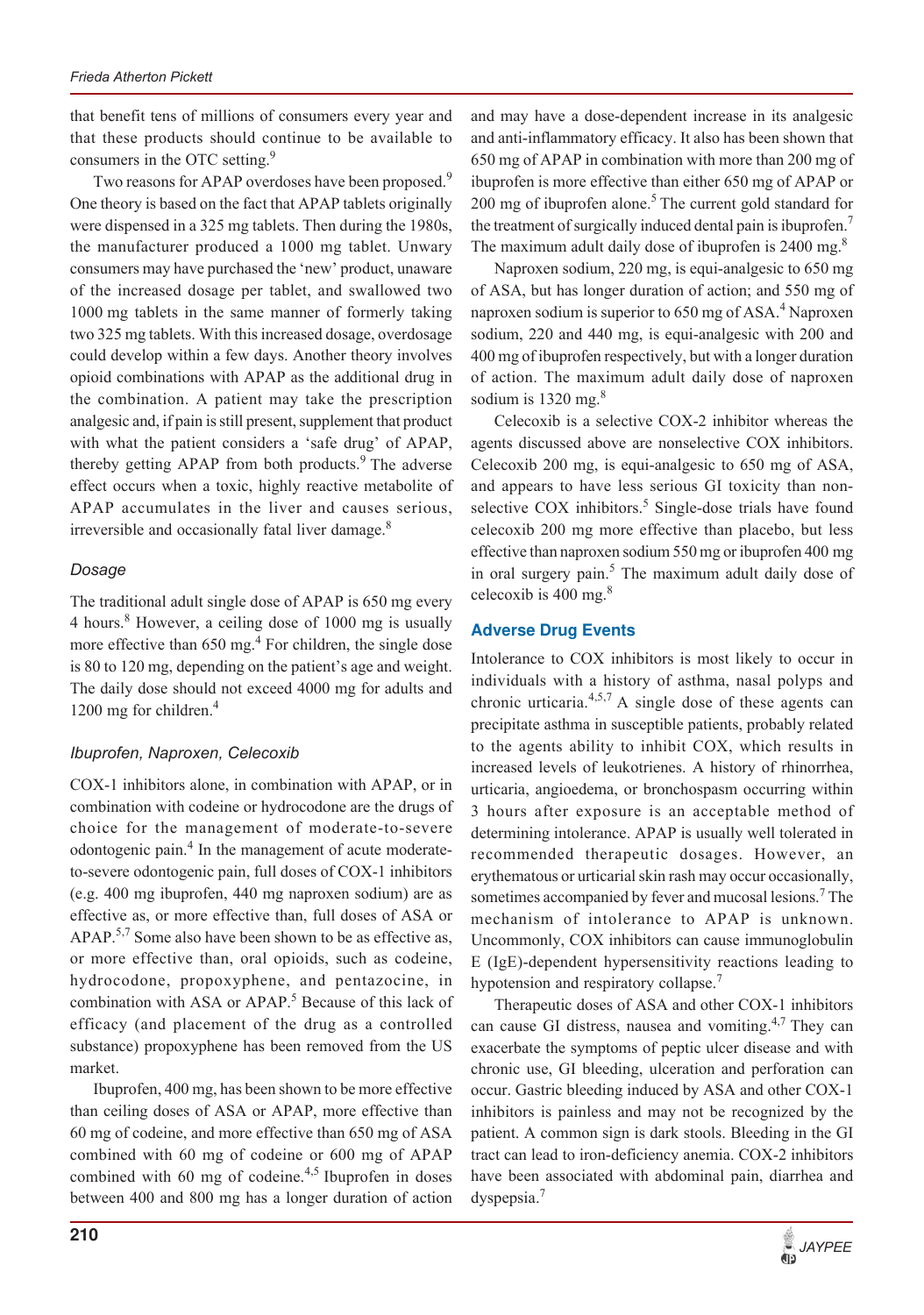COX-1 inhibitors impair platelet adhesion to tissue and platelet aggregation. This occurs primarily through the inhibition of thromboxane A2 synthesis. At usual therapeutic doses, ASA irreversibly inhibits platelet function for the lifetime of the platelet (about 8 to 10 days). ASA should be avoided in patients with severe liver disease, vitamin K deficiency, and hemophilia, as well as during treatment with anticoagulants, such as warfarin, because severe hemorrhage may result.<sup>7</sup> In contrast to ASA, platelet inhibition with ibuprofen and naproxen is reversible and occurs only while the drug is in the patient's system. Platelet function returns to normal when most of the drug has been eliminated from the body.<sup>8</sup> However, in the presence of bleeding abnormalities (hereditary, acquired or druginduced), the antiplatelet effect of these agents may contribute to serious bleeding. APAP appears to be a suitable substitute in patients with peptic ulcer disease, hemophilia, or other bleeding disorders, and for those individuals taking anticoagulants.5,7

COX inhibitors decrease the synthesis of renal prostaglandins, decrease renal blood flow, cause fluid retention, and may precipitate renal failure in susceptible patients. Risk factors include old age, chronic renal insufficiency, congestive heart failure, hepatic cirrhosis and concurrent use of diuretic drugs. Renal toxicity is uncommon, even with high therapeutic doses and prolonged use of ASA. However, nephrotic syndrome, acute interstitial nephritis, and an increased incidence of end-stage renal disease have been reported in patients treated chronically with other COX-1, COX-2 and COX-1 variant inhibitors  $(APAP).<sup>7</sup>$ 

The only COX-2 inhibitor still available in the US is celecoxib. Selective COX-2 inhibitors may have a prothrombotic effect and other COX-2 inhibitors (rofecoxib [Vioox], valdecoxib [Bextra]) were associated with increased cardiovascular events and taken off the US market by the FDA.<sup>7</sup> Celecoxib may reduce some of the adverse effects associated with COX-1 inhibitors, however, recent evidence of potential cardiovascular events associated with COX-2 inhibitors mandates caution in the use in the oral healthcare setting.<sup>7</sup>

# *Pregnancy*

Although there is no evidence that therapeutic doses of ASA cause fetal abnormalities other than reduced birth weight, the drug should be avoided throughout pregnancy.<sup>3</sup> In addition, excessive intrapartum and postpartum maternal bleeding with a potential for life-threatening hemorrhage has been noted when ingestion has occurred within 5 days of delivery.<sup>7</sup> As with ASA, an increased incidence of postpartum bleeding has been observed in patients taking other COX-1 inhibitors and they also may have potentially serious effects on the fetus.<sup>7</sup> In pregnant patients, APAP is a suitable substitute for ASA and other COX-1 inhibitors in the management of mild-to-moderate pain.

## *Children*

An association has been reported between Reye syndrome (acute hepatic necrosis) and the administration of ASA to children and teenagers with acute viral illnesses (e.g. influenza, chickenpox).<sup>10</sup> For this reason APAP may be a safe alternative for elevated fever or for pain.

## *Alcohol Abuse*

It has been suggested that in patients who abuse alcohol on a daily basis, APAP should be used at a maximum dose of  $2000$  mg daily.<sup>11</sup> There are clinical studies which suggest alcohol abusers can use APAP on a short-term basis, and it is recommended as the best choice for the alcohol abuser with GI disease.<sup>3,9,11,12</sup> Nonopioid analgesics, such as APAP, should be recommended for any patient who has abused narcotic substances in the past or is a current alcohol abuser. $11,12$ 

# *Clinical Application of Pharmacology Principles*

When drugs are prescribed dosing instructions should be explained to the patient. As well, an investigation should be completed for interactions with agents to be used in the treatment and drug effects relevant to oral procedures when medications are reported in the medical history.

# *Drug Prescription*

Explanations to the patient should be provided on how to use a medication and on possible side effects or warnings with the drug. This includes ensuring that the patient understands the instructions on how much to take and when to take oral dose forms or instructions for applying topical dose forms. Safety issues include ensuring there are no allergy risks and no potential drug interactions with drugs currently used. The written prescription should be examined for accuracy of information to verify completeness and dose information.<sup>3</sup> For example, due to a potential paradoxical sensitivity to CNS-depressant drugs in the elderly, the dose of opioids in the elderly population is advised to be 1/4th to half the adult dose.<sup>3</sup>

## **Drug Administration**

Before administering any drug, several safety issues should be considered, including a history of allergy to drugs in the